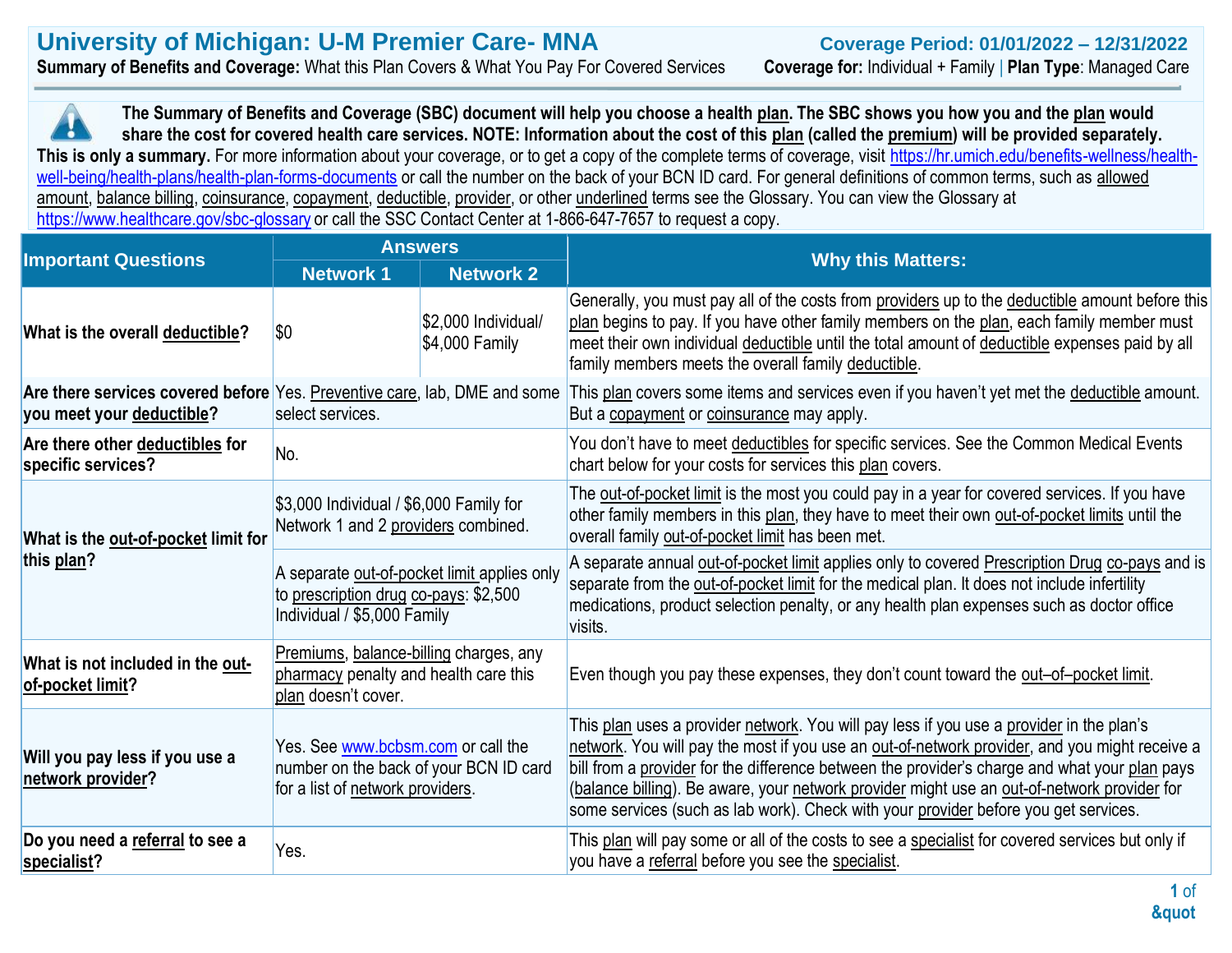**MNA**



All **copayment** and **coinsurance** costs shown in this chart are after your **deductible** has been met, if a **deductible** applies.

|                                                              | <b>Services You May</b><br><b>Need</b>              | <b>What You Will Pay</b>                                 |                                                                                                               |                                          |                                                                                                                                                                         |
|--------------------------------------------------------------|-----------------------------------------------------|----------------------------------------------------------|---------------------------------------------------------------------------------------------------------------|------------------------------------------|-------------------------------------------------------------------------------------------------------------------------------------------------------------------------|
| <b>Common</b><br><b>Medical Event</b>                        |                                                     | <b>Network 1 Provider</b><br>(You will pay the<br>least) | <b>Network 2 Provider</b>                                                                                     | <b>Out-of-Network</b><br><b>Provider</b> | <b>Limitations, Exceptions &amp; Other</b><br><b>Important Information</b>                                                                                              |
| If you visit a health care<br>provider's office or<br>clinic | Primary care visit to<br>treat an injury or illness | \$20 copay/visit                                         | Covered at 100% after<br>deductible. Requires a<br>referral from a Network 1<br>Provider.                     | Not covered                              |                                                                                                                                                                         |
|                                                              | <b>Specialist visit</b>                             | \$20 copay/visit                                         | Covered at 100% after<br>deductible. Requires a<br>referral from a Network 1<br>Provider.                     | Not covered                              | Referral required.                                                                                                                                                      |
|                                                              | Other practitioner office<br>visit                  | Not covered                                              | Not covered                                                                                                   | Not covered                              | Acupuncture not covered. Chiropractic<br>care is not covered.                                                                                                           |
|                                                              | Preventive<br>care/screening/<br>immunization       | No charge                                                | No charge                                                                                                     | Not covered                              | You may have to pay for services that<br>aren't preventive. Ask your provider if<br>the services you need are preventive.<br>Then check what your plan will pay<br>for. |
| If you have a test                                           | Diagnostic test (x-ray,<br>blood work)              | No charge                                                | Covered at 100% after<br>deductible (see<br>exceptions.) Requires a<br>referral from a Network 1<br>Provider. | Not covered                              | May require prior authorization. Note:<br>Deductible does not apply to some lab<br>services when provided by a Network<br>2 Provider. Check with plan.                  |
|                                                              | Imaging (CT/PET<br>scans, MRIs)                     | No charge                                                | Covered at 100% after<br>deductible (see<br>exceptions.) Requires a<br>referral from a Network 1<br>Provider. | Not covered                              | May require prior authorization. Note:<br>Deductible does not apply to some<br>select services when provided by a<br>Network 2 Provider. Check with plan.               |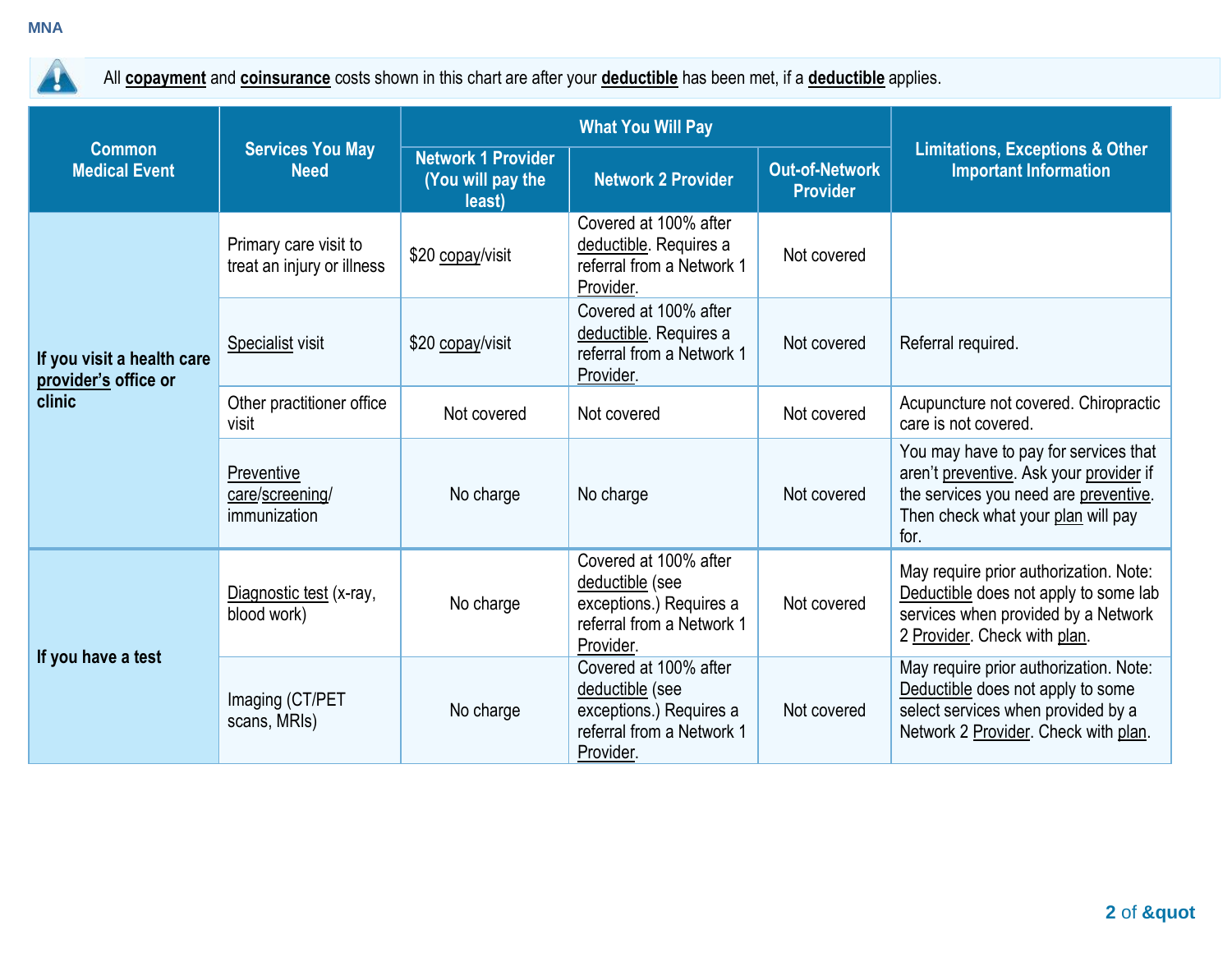|                                                                                                                                                                                                                                                                                                                                                                                        |                              | <b>What You Will Pay</b>                                                                                                                                                                                    |                                                                                                                                                                                                                                                       | <b>Limitations, Exceptions, &amp; Other Important</b>                                                                                                                                                                                                                 |  |
|----------------------------------------------------------------------------------------------------------------------------------------------------------------------------------------------------------------------------------------------------------------------------------------------------------------------------------------------------------------------------------------|------------------------------|-------------------------------------------------------------------------------------------------------------------------------------------------------------------------------------------------------------|-------------------------------------------------------------------------------------------------------------------------------------------------------------------------------------------------------------------------------------------------------|-----------------------------------------------------------------------------------------------------------------------------------------------------------------------------------------------------------------------------------------------------------------------|--|
| <b>Common Medical Event</b>                                                                                                                                                                                                                                                                                                                                                            | <b>Services You May Need</b> | <b>In-Network Provider</b><br>(You will pay the least)                                                                                                                                                      | <b>Out-of-Network Provider</b><br>(You will pay the most)                                                                                                                                                                                             | <b>Information</b>                                                                                                                                                                                                                                                    |  |
| If you need drugs to treat<br>your illness or condition<br><b>NOTE: Magellan RX</b><br><b>Management administers</b><br>the University of Michigan<br><b>Prescription Drug Plan.</b><br><b>NoviXus Pharmacy</b><br>Services administers mail<br>order services.<br>More information about<br>prescription drug coverage<br>is available at<br>hr.umich.edu/prescription-<br>drug-plan. | Generic drugs                | Retail co-pay:<br>\$7 (1-34 day supply)<br>\$14 (35-60 day supply)<br>\$21 (61-90 day supply)<br>Mail order co-pay:<br>\$14 (61-90 day supply)<br>Specialty Drug* co-pay:<br>\$7 (1-34 day supply)          | - You will have to pay the<br>full cost of the drug and<br>file a claim with Magellan<br>RX for reimbursement.<br>Claims must be filed<br>within 90 days of fill.<br>- Non-network<br>reimbursement is limited                                        | - You may purchase up to 90 day supplies<br>of medication from NoviXus mail order or<br>a retail pharmacy.<br>- Prescriptions cannot be refilled before<br>75% use.<br>Some drugs are subject to quantity limits.<br>Certain drugs and supplies are excluded          |  |
|                                                                                                                                                                                                                                                                                                                                                                                        | Preferred brand drugs        | Retail co-pay:<br>\$15 (1-34 day supply)<br>\$30 (35-60 day supply)<br>\$45 (61-90 day supply)<br>Mail order co-pay:<br>\$30 (61-90 day supply)<br>Specialty Drug* co-pay:<br>\$15 (1-34 day supply)        | from the plan or require prior<br>to a 34-day supply.<br>authorization.<br>- You will be reimbursed<br>based on the contracted<br>price that a participating<br>pharmacy would charge<br>for the same drug, minus<br>lifetime.<br>your co-pay amount. | - Coverage is available for a select list of<br>self-administered fertility agents (oral and<br>injectable) subject to a maximum of five<br>prescription fills per eligible family per<br>- \$0 co-pay for select insulin and<br>preventive medications in compliance |  |
|                                                                                                                                                                                                                                                                                                                                                                                        | Non-preferred brand drugs    | Retail co-pay:<br>\$30 (1-34 day supply)<br>\$60 (35-60 day supply)<br>\$90 (61-90 day supply)<br>Mail order co-pay:<br>\$60 (61-90 day supply)<br><b>Specialty Drug* co-pay:</b><br>\$30 (1-34 day supply) |                                                                                                                                                                                                                                                       | with the Affordable Care Act. Listing<br>available at: hr.umich.edu/zero-copay-<br>drug-list                                                                                                                                                                          |  |
|                                                                                                                                                                                                                                                                                                                                                                                        | *Specialty drugs             | Medications indicated as<br>Specialty on the U-M<br><b>Prescription Drug Plan</b><br>Formulary will only be<br>covered when filled at a<br>designated Specialty<br>pharmacy.<br>hr.umich.edu/formulary      | Specialty drugs are limited<br>to 34 day supplies.<br>Exception: a 90-day supply<br>is allowed for<br>immunosuppressives and<br>antiretroviral medications.                                                                                           |                                                                                                                                                                                                                                                                       |  |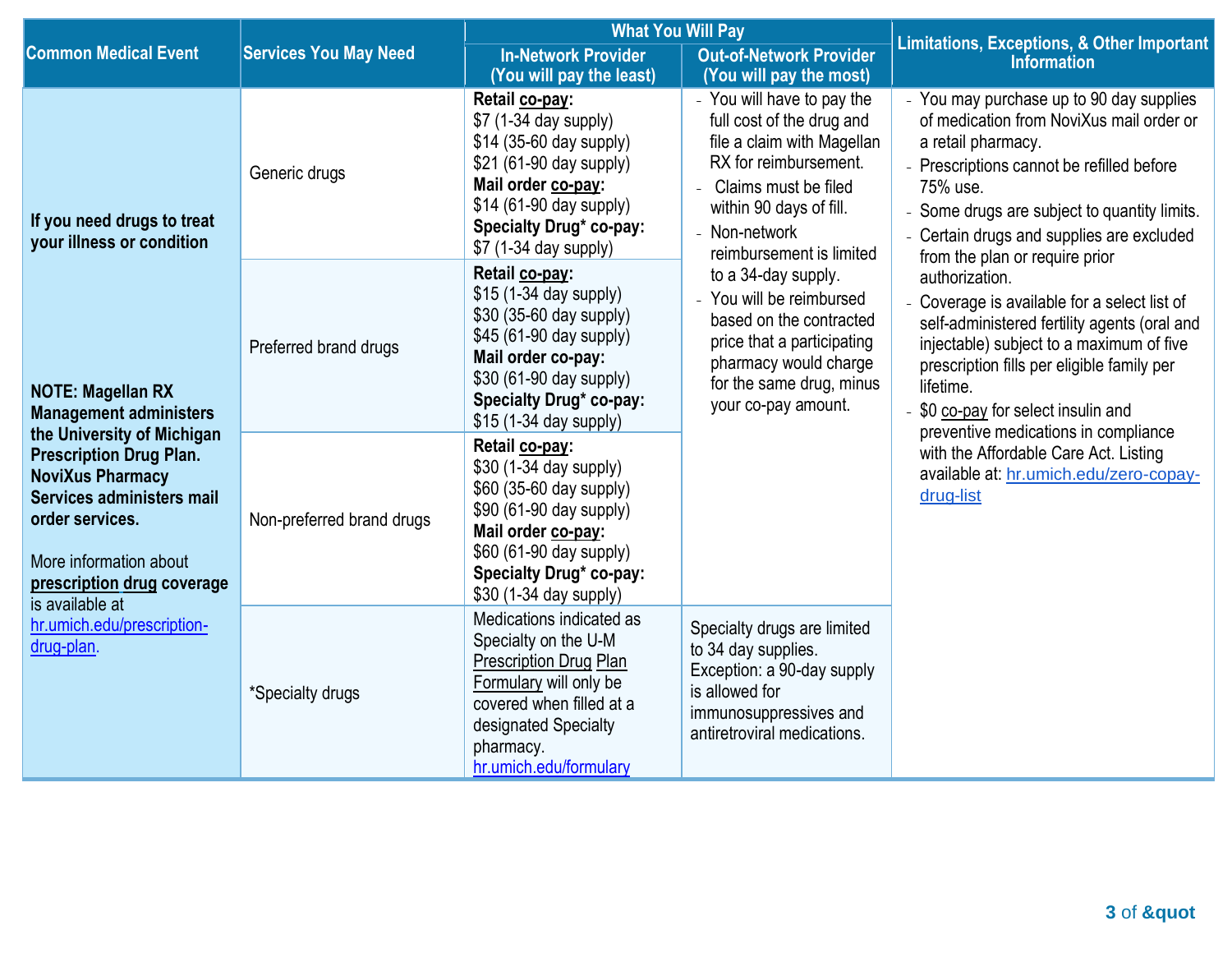| <b>Services You May</b><br><b>Common</b> |                                                      | <b>You Will Pay</b>       |                                                                                                                                            |                                          | <b>Limitations, Exceptions, &amp; Other</b>                                                                                                                                                           |
|------------------------------------------|------------------------------------------------------|---------------------------|--------------------------------------------------------------------------------------------------------------------------------------------|------------------------------------------|-------------------------------------------------------------------------------------------------------------------------------------------------------------------------------------------------------|
| <b>Medical Event</b>                     | <b>Need</b>                                          | <b>Network 1 Provider</b> | <b>Network 2 Provider</b>                                                                                                                  | <b>Out-of-Network</b><br><b>Provider</b> | <b>Important Information</b>                                                                                                                                                                          |
| If you have<br>outpatient surgery        | Facility fee (e.g.,<br>ambulatory surgery<br>center) | No charge                 | Covered at 100% after<br>deductible. Requires a<br>referral from a Network 1<br>Provider.                                                  | Not covered                              | May require prior authorization.                                                                                                                                                                      |
|                                          | Physician/surgeon fees                               | No charge                 | Covered at 100% after<br>deductible. Requires a<br>referral from a Network 1<br>Provider.                                                  | Not covered                              | May require prior authorization.                                                                                                                                                                      |
| If you need                              | <b>Emergency room</b><br>services                    | \$75 co-pay               | \$75 co-pay                                                                                                                                | \$75 co-pay                              | Co-pay waived if admitted.                                                                                                                                                                            |
| immediate medical<br>attention           | <b>Emergency medical</b><br>transportation           | No charge                 | No charge                                                                                                                                  | No charge                                | Non-emergency transport is not<br>covered.                                                                                                                                                            |
|                                          | Urgent care                                          | \$20 co-pay / visit       | \$20 co-pay / visit                                                                                                                        | \$20 co-pay / visit                      |                                                                                                                                                                                                       |
| If you have a<br>hospital stay           | Facility fee (e.g.,<br>hospital room)                | No charge                 | Covered at 100% after<br>deductible. Requires a<br>referral from a Network 1<br>Provider.                                                  | Not covered                              | Requires prior authorization; \$1,000<br>co-pay for all fees associated with<br>weight reduction procedure for<br>Network 1 Providers. Weight<br>reduction is not covered for Network<br>2 Providers. |
|                                          | Physician/surgeon fee                                | No charge                 | Covered at 100% after<br>deductible. Requires a<br>referral from a Network 1<br>Provider.                                                  | Not covered                              | Same as Facility fee (e.g., hospital<br>room) for hospital stay noted above.                                                                                                                          |
| If you need mental<br>health, behavioral | <b>Outpatient services</b>                           | \$20 co-pay/visit         | Covered at 100% after<br>deductible                                                                                                        | Not covered                              | Requires prior authorization.                                                                                                                                                                         |
| health, or substance<br>abuse services   | Inpatient services                                   | No charge                 | Covered at 100% after<br>deductible                                                                                                        | Not covered                              | Requires prior authorization.                                                                                                                                                                         |
| If you are pregnant                      | Prenatal and postnatal<br>care                       | No charge                 | Prenatal visit: No charge<br>Postnatal visit: Covered at<br>100% after deductible and<br>requires a referral from a<br>Network 1 Provider. | Not covered                              |                                                                                                                                                                                                       |
|                                          | Delivery and all<br>inpatient services               | No charge                 | Covered at 100% after<br>deductible. Requires a<br>referral from a Network 1<br>Provider.                                                  | Not covered                              | Requires prior authorization.                                                                                                                                                                         |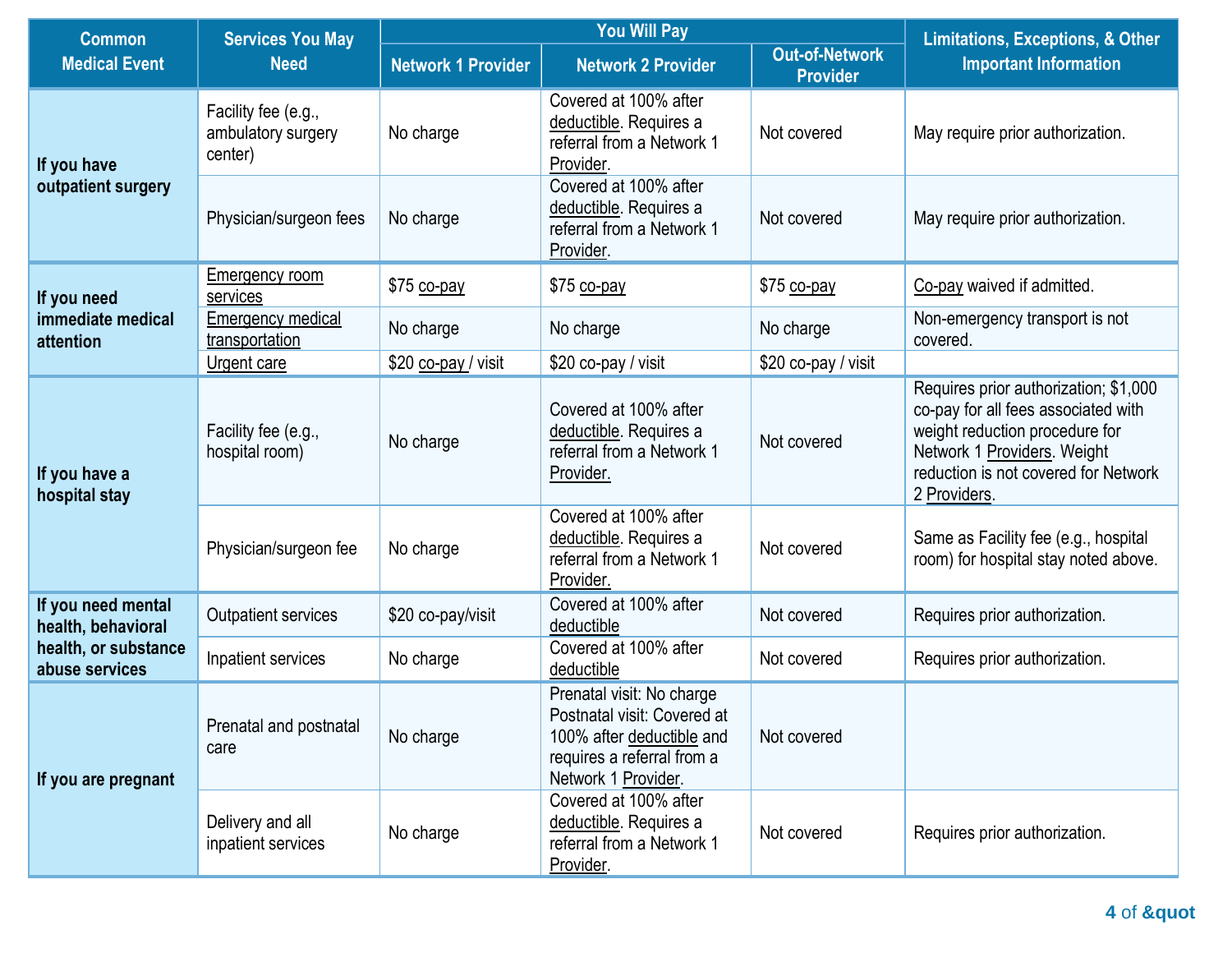| <b>Common</b>                                                           | <b>Services You May</b><br><b>Need</b> | <b>You Will Pay</b>                                                                                                            |                                                                                                                                                                                     |                                          | <b>Limitations, Exceptions, &amp; Other</b>                                                                                                                                                                                                          |
|-------------------------------------------------------------------------|----------------------------------------|--------------------------------------------------------------------------------------------------------------------------------|-------------------------------------------------------------------------------------------------------------------------------------------------------------------------------------|------------------------------------------|------------------------------------------------------------------------------------------------------------------------------------------------------------------------------------------------------------------------------------------------------|
| <b>Medical Event</b>                                                    |                                        | Network 1 Provider                                                                                                             | <b>Network 2 Provider</b>                                                                                                                                                           | <b>Out-of-Network</b><br><b>Provider</b> | <b>Important Information</b>                                                                                                                                                                                                                         |
| If you need help<br>recovering or have<br>other special health<br>needs | Home health care                       | No charge                                                                                                                      | Covered at 100% after<br>deductible. Requires a<br>referral from a Network 1<br>Provider.                                                                                           | Not covered                              | Services must be provided by a BCN<br>participating home health care<br>agency.                                                                                                                                                                      |
|                                                                         | <b>Rehabilitation services</b>         | \$20 co-pay/visit                                                                                                              | Covered at 100% after<br>deductible. Requires a<br>referral from a Network 1<br>Provider.                                                                                           | Not covered                              | Requires prior authorization.<br>Physical, Occupational, Speech<br>therapy is limited to a combined<br>maximum of 60 visits per episode per<br>calendar year for Major Diagnoses;<br>15 visits per episode per calendar<br>year for Minor Diagnoses. |
|                                                                         | Habilitation services                  | \$20 co-pay for<br>physicians, Applied<br><b>Behavioral Analysis</b><br>(ABA), Physical,<br>Occupational and<br>Speech therapy | Covered at 100% after<br>deductible for Applied<br>Behavioral Analysis (ABA);<br>Physical, Speech and<br>Occupational Therapy.<br>Requires a referral from a<br>Network 1 Provider. | Not covered                              | Requires prior authorization.<br><b>Treatment of Applied Behavioral</b><br>Analysis (ABA) for Autism through<br>age 18.<br>ABA services not available outside of<br>Michigan.                                                                        |
|                                                                         | Skilled nursing care                   | No charge                                                                                                                      | Covered at 100% after<br>deductible. Requires a<br>referral from a Network 1<br>Provider.                                                                                           | Not covered                              | Requires prior authorization. Limited<br>to a maximum of 120 days per<br>member per calendar year.                                                                                                                                                   |
|                                                                         | Durable medical<br>equipment           | No charge                                                                                                                      | Covered in full. Requires a<br>referral from a Network 1<br>Provider.                                                                                                               | Not covered                              | Requires prior authorization                                                                                                                                                                                                                         |
|                                                                         | Hospice service                        | No charge                                                                                                                      | Covered at 100% after<br>deductible, Requires a<br>referral from a Network 1<br>Provider.                                                                                           | Not covered                              | Requires prior authorization.                                                                                                                                                                                                                        |
| If your child needs                                                     | Eye exam                               | No charge                                                                                                                      | Covered up to \$40 per<br>exam                                                                                                                                                      | Covered up to \$40<br>per exam           | Limited to one routine eye exam per<br>calendar year.                                                                                                                                                                                                |
| dental or eye care                                                      | Glasses                                | Not covered                                                                                                                    | Not covered                                                                                                                                                                         | Not covered                              | None                                                                                                                                                                                                                                                 |
|                                                                         | Dental check-up                        | Not covered                                                                                                                    | Not covered                                                                                                                                                                         | Not covered                              | None                                                                                                                                                                                                                                                 |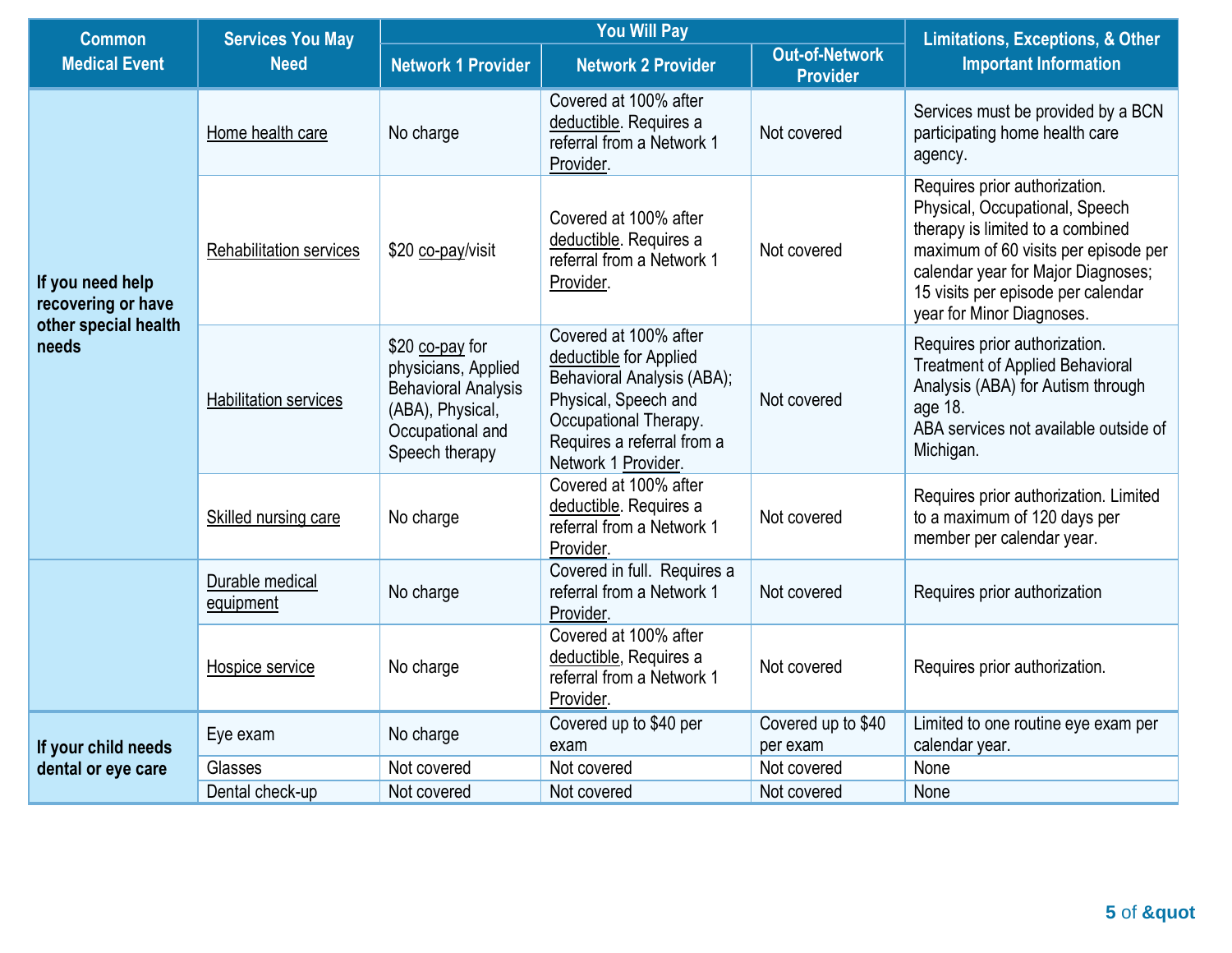#### **Excluded Services & Other Covered Services: Services Your Plan Generally Does NOT Cover (Check your policy or plan document for more information and a list of any other excluded services.)** • Acupuncture treatment • Chiropractic care • Cosmetic surgery • Dental care (Adult) • Glasses • Long term care • Non-emergency care when traveling outside of the US • Private-duty nursing • Routine foot care • Weight loss programs **Other Covered Services (Limitations may apply to these services. This isn't a complete list. Please see your plan document.)** • Bariatric surgery • Habilitation • Hearing aids • Infertility treatment • Routine eye care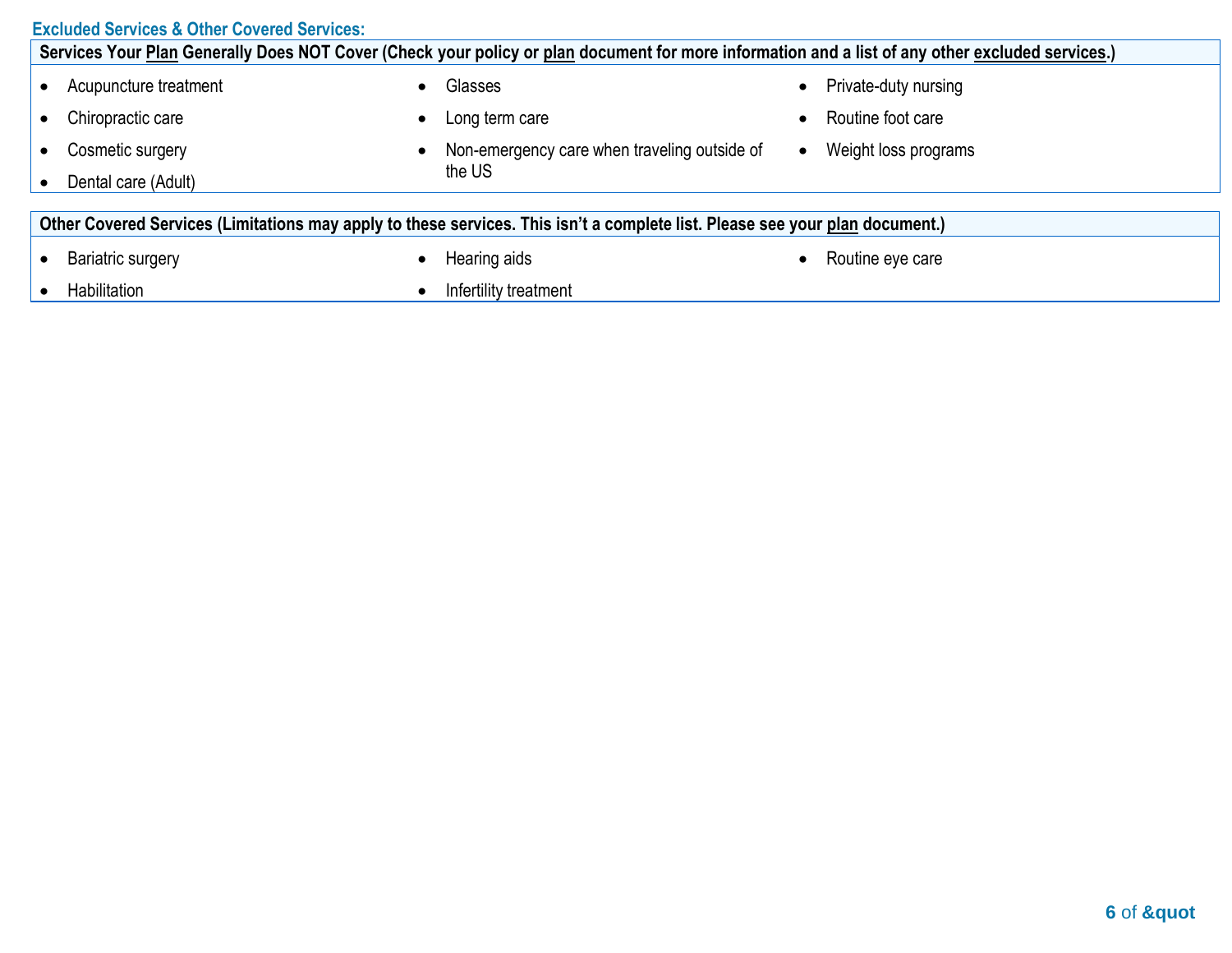Your Rights to Continue Coverage: There are agencies that can help if you want to continue your coverage after it ends. The contact information for those agencies is: Department of Labor's Employee Benefits Security Administration at 1-866-444-3272 o[r www.dol.gov/ebsa/healthreform,](http://www.dol.gov/ebsa/healthreform) or the Department of Health and Human Services, Center for Consumer Information and Human Services, Center for Consumer Information and Insurance Oversight, at 1-877-267-2323 x61565 or [www.cciio.cms.gov](http://www.cciio.cms.gov/) or by calling the number on the back of your BCBSM ID card. Other coverage options may be available to you too, including buying individual insurance coverage through the Health Insurance Marketplace. For more information about the Marketplace, visit [www.HealthCare.gov](http://www.healthcare.gov/) or call 1-800-318-2596.

Your Grievance and Appeals Rights: There are agencies that can help if you have a complaint against your plan for a denial of a claim. This complaint is called a grievance or appeal. For more information about your rights, look at the explanation of benefits you will receive for that medical claim. Your plan documents also provide complete information to submit a claim, appeal, or a grievance for any reason to your plan. For more information about your rights, this notice, or assistance, contact Blue Cross® and Blue Shield<sup>®</sup> of Michigan by calling the number on the back of your BCN ID card.

Additionally, a consumer assistance program can help you file your appeal. Contact the Michigan Health Insurance Consumer Assistance Program (HICAP) Department of Insurance and Financial Services, P. O. Box 30220, Lansing, MI 48909-7720 o[r http://www.michigan.gov/difs](http://www.michigan.gov/difs) o[r difs-HICAP@michigan.gov](mailto:difs-HICAP@michigan.gov)

# **Does this plan provide Minimum Essential Coverage? Yes**

[Minimum Essential Coverage g](https://www.healthcare.gov/sbc-glossary/#minimum-essential-coverage)enerally includes plans, health insurance available through the Marketplace or other individual market policies, Medicare, Medicaid, CHIP, TRICARE, and certain other coverage. If you are eligible for certain types of [Minimum Essential Coverage,](https://www.healthcare.gov/sbc-glossary/#minimum-essential-coverage) you may not be eligible for the premium tax credit.

# **Does this plan meet the Minimum Value Standards? Yes**

If your [plan](https://www.healthcare.gov/sbc-glossary/#plan) doesn't meet the [Minimum Value Standards,](https://www.healthcare.gov/sbc-glossary/#minimum-value-standard) you may be eligible for a [premium tax credit t](https://www.healthcare.gov/sbc-glossary/#premium-tax-credits)o help you pay for a [plan t](https://www.healthcare.gov/sbc-glossary/#plan)hrough th[e Marketplace.](https://www.healthcare.gov/sbc-glossary/#marketplace)

# **Language Access Services:**

For assistance in a language below please call the number on the back of your BCN ID card.

SPANISH (Español): Para ayuda en español, llame al número de servicio al cliente que se encuentra en este aviso ó en el reverso de su tarjeta de identificación.

TAGALOG (Tagalog): Para sa tulong sa wikang Tagalog, mangyaring tumawag sa numero ng serbisyo sa mamimili na nakalagay sa likod ng iyong pagkakakilanlan kard o sa paunawang ito.

CHINESE (中文): 要获取中文帮助, 请致电您的身份识别卡背面或本通知提供的客户服务号码。

NAVAJO (Dine): Taa'dineji'keego shii'kaa'ahdool'wool ninizin'goo, beesh behane'e naal'tsoos bikii sin'dahiigii binii'deehgo eeh'doodago di'naaltsoo bikaiigii bichi'hoodillnii.

**––––––––––––––––––––––***To see examples of how this plan might cover costs for a sample medical situation, see the next section. –––––––––––***–––––––––––**